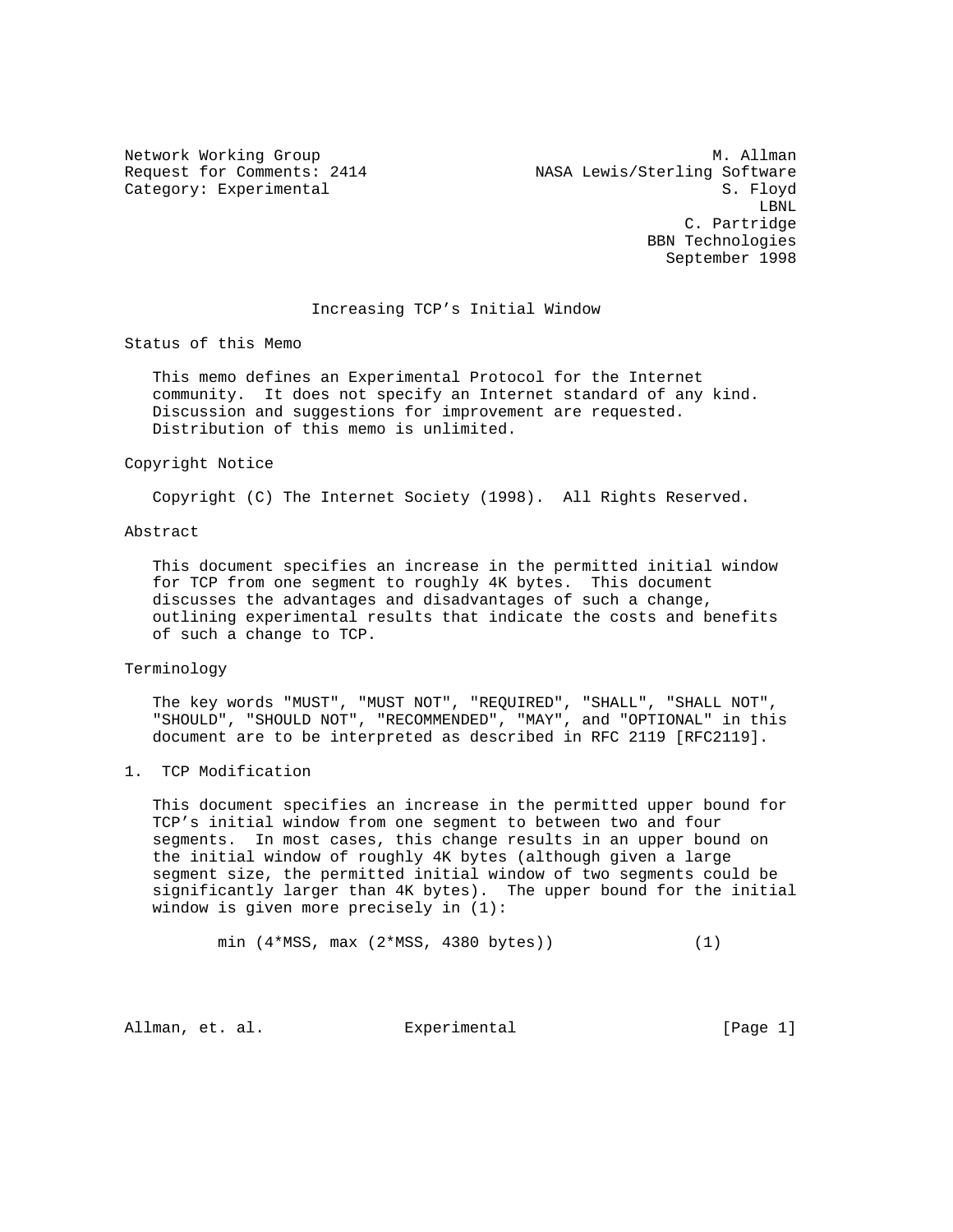Equivalently, the upper bound for the initial window size is based on the maximum segment size (MSS), as follows:

 If (MSS <= 1095 bytes) then win  $\leq 4$  \* MSS; If (1095 bytes < MSS < 2190 bytes) then win  $\leq 4380$ ; If  $(2190 \text{ bytes} \leq MSS)$ then win  $\leq 2$  \* MSS;

 This increased initial window is optional: that a TCP MAY start with a larger initial window, not that it SHOULD.

 This upper bound for the initial window size represents a change from RFC 2001 [S97], which specifies that the congestion window be initialized to one segment. If implementation experience proves successful, then the intent is for this change to be incorporated into a revision to RFC 2001.

 This change applies to the initial window of the connection in the first round trip time (RTT) of transmission following the TCP three way handshake. Neither the SYN/ACK nor its acknowledgment (ACK) in the three-way handshake should increase the initial window size above that outlined in equation (1). If the SYN or SYN/ACK is lost, the initial window used by a sender after a correctly transmitted SYN MUST be one segment.

 TCP implementations use slow start in as many as three different ways: (1) to start a new connection (the initial window); (2) to restart a transmission after a long idle period (the restart window); and (3) to restart after a retransmit timeout (the loss window). The change proposed in this document affects the value of the initial window. Optionally, a TCP MAY set the restart window to the minimum of the value used for the initial window and the current value of cwnd (in other words, using a larger value for the restart window should never increase the size of cwnd). These changes do NOT change the loss window, which must remain 1 segment (to permit the lowest possible window size in the case of severe congestion).

2. Implementation Issues

 When larger initial windows are implemented along with Path MTU Discovery [MD90], and the MSS being used is found to be too large, the congestion window 'cwnd' SHOULD be reduced to prevent large bursts of smaller segments. Specifically, 'cwnd' SHOULD be reduced by the ratio of the old segment size to the new segment size.

Allman, et. al. Experimental [Page 2]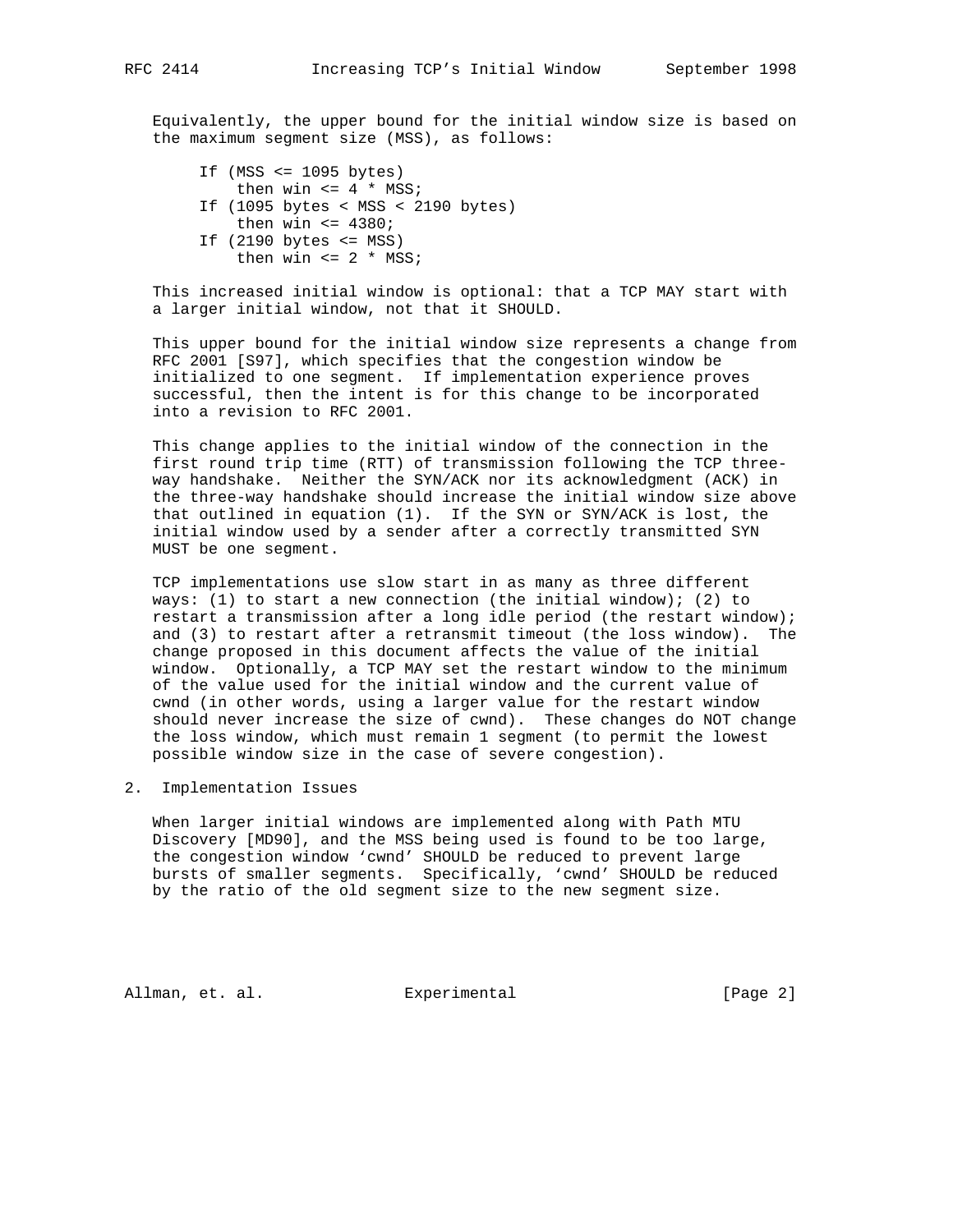When larger initial windows are implemented along with Path MTU Discovery [MD90], alternatives are to set the "Don't Fragment" (DF) bit in all segments in the initial window, or to set the "Don't Fragment" (DF) bit in one of the segments. It is an open question which of these two alternatives is best; we would hope that implementation experiences will shed light on this. In the first case of setting the DF bit in all segments, if the initial packets are too large, then all of the initial packets will be dropped in the network. In the second case of setting the DF bit in only one segment, if the initial packets are too large, then all but one of the initial packets will be fragmented in the network. When the second case is followed, setting the DF bit in the last segment in the initial window provides the least chance for needless retransmissions when the initial segment size is found to be too large, because it minimizes the chances of duplicate ACKs triggering a Fast Retransmit. However, more attention needs to be paid to the interaction between larger initial windows and Path MTU Discovery.

 The larger initial window proposed in this document is not intended as an encouragement for web browsers to open multiple simultaneous TCP connections all with large initial windows. When web browsers open simultaneous TCP connections to the same destination, this works against TCP's congestion control mechanisms [FF98], regardless of the size of the initial window. Combining this behavior with larger initial windows further increases the unfairness to other traffic in the network.

- 3. Advantages of Larger Initial Windows
	- 1. When the initial window is one segment, a receiver employing delayed ACKs [Bra89] is forced to wait for a timeout before generating an ACK. With an initial window of at least two segments, the receiver will generate an ACK after the second data segment arrives. This eliminates the wait on the timeout (often up to 200 msec).
	- 2. For connections transmitting only a small amount of data, a larger initial window reduces the transmission time (assuming at most moderate segment drop rates). For many email (SMTP [Pos82]) and web page (HTTP [BLFN96, FJGFBL97]) transfers that are less than 4K bytes, the larger initial window would reduce the data transfer time to a single RTT.
	- 3. For connections that will be able to use large congestion windows, this modification eliminates up to three RTTs and a delayed ACK timeout during the initial slow-start phase. This

Allman, et. al. Experimental [Page 3]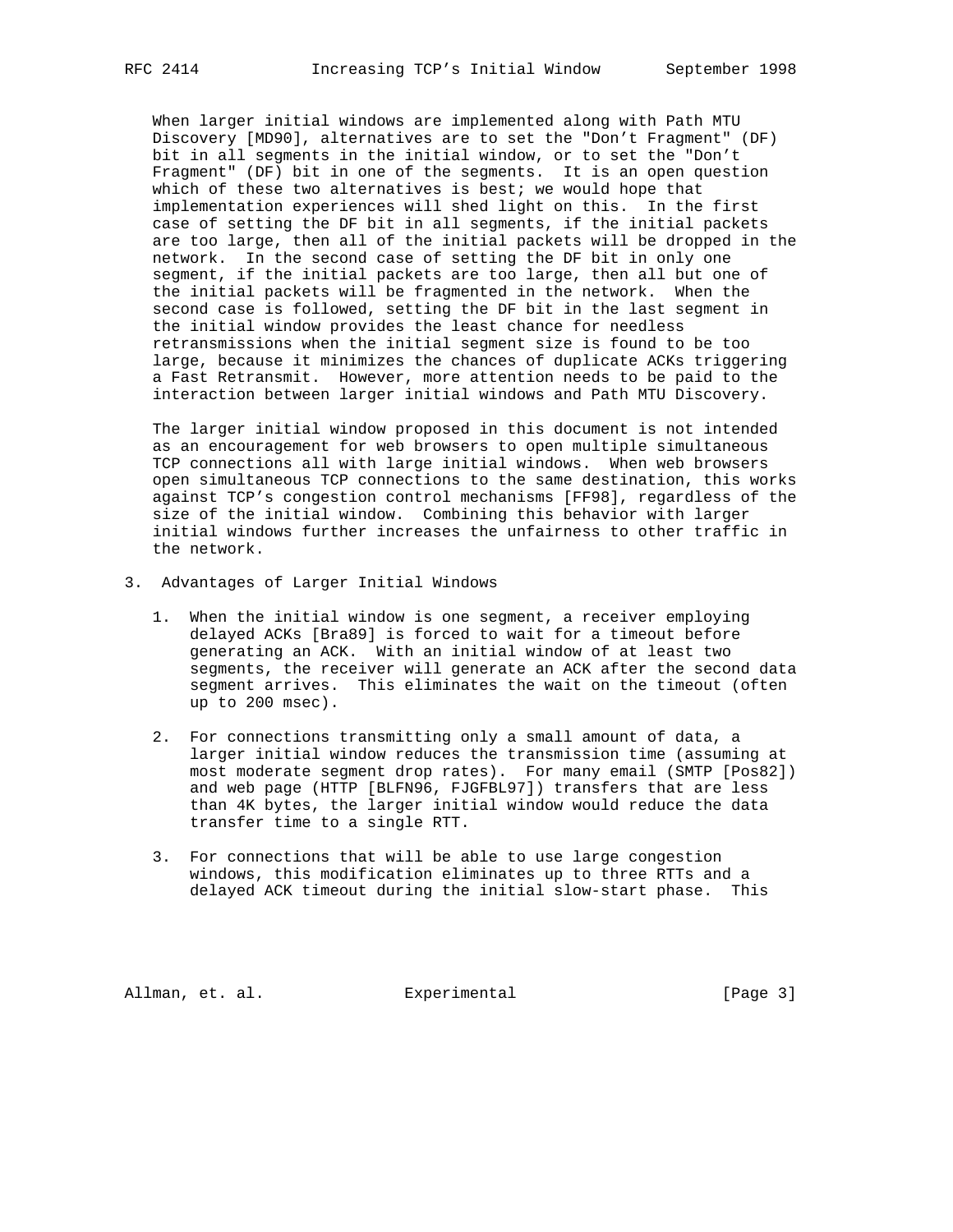would be of particular benefit for high-bandwidth large propagation-delay TCP connections, such as those over satellite links.

4. Disadvantages of Larger Initial Windows for the Individual Connection

 In high-congestion environments, particularly for routers that have a bias against bursty traffic (as in the typical Drop Tail router queues), a TCP connection can sometimes be better off starting with an initial window of one segment. There are scenarios where a TCP connection slow-starting from an initial window of one segment might not have segments dropped, while a TCP connection starting with an initial window of four segments might experience unnecessary retransmits due to the inability of the router to handle small bursts. This could result in an unnecessary retransmit timeout. For a large-window connection that is able to recover without a retransmit timeout, this could result in an unnecessarily-early transition from the slow-start to the congestion-avoidance phase of the window increase algorithm. These premature segment drops are unlikely to occur in uncongested networks with sufficient buffering or in moderately-congested networks where the congested router uses active queue management (such as Random Early Detection [FJ93, RFC2309]).

 Some TCP connections will receive better performance with the higher initial window even if the burstiness of the initial window results in premature segment drops. This will be true if (1) the TCP connection recovers from the segment drop without a retransmit timeout, and (2) the TCP connection is ultimately limited to a small congestion window by either network congestion or by the receiver's advertised window.

5. Disadvantages of Larger Initial Windows for the Network

 In terms of the potential for congestion collapse, we consider two separate potential dangers for the network. The first danger would be a scenario where a large number of segments on congested links were duplicate segments that had already been received at the receiver. The second danger would be a scenario where a large number of segments on congested links were segments that would be dropped later in the network before reaching their final destination.

 In terms of the negative effect on other traffic in the network, a potential disadvantage of larger initial windows would be that they increase the general packet drop rate in the network. We discuss these three issues below.

Allman, et. al. Experimental [Page 4]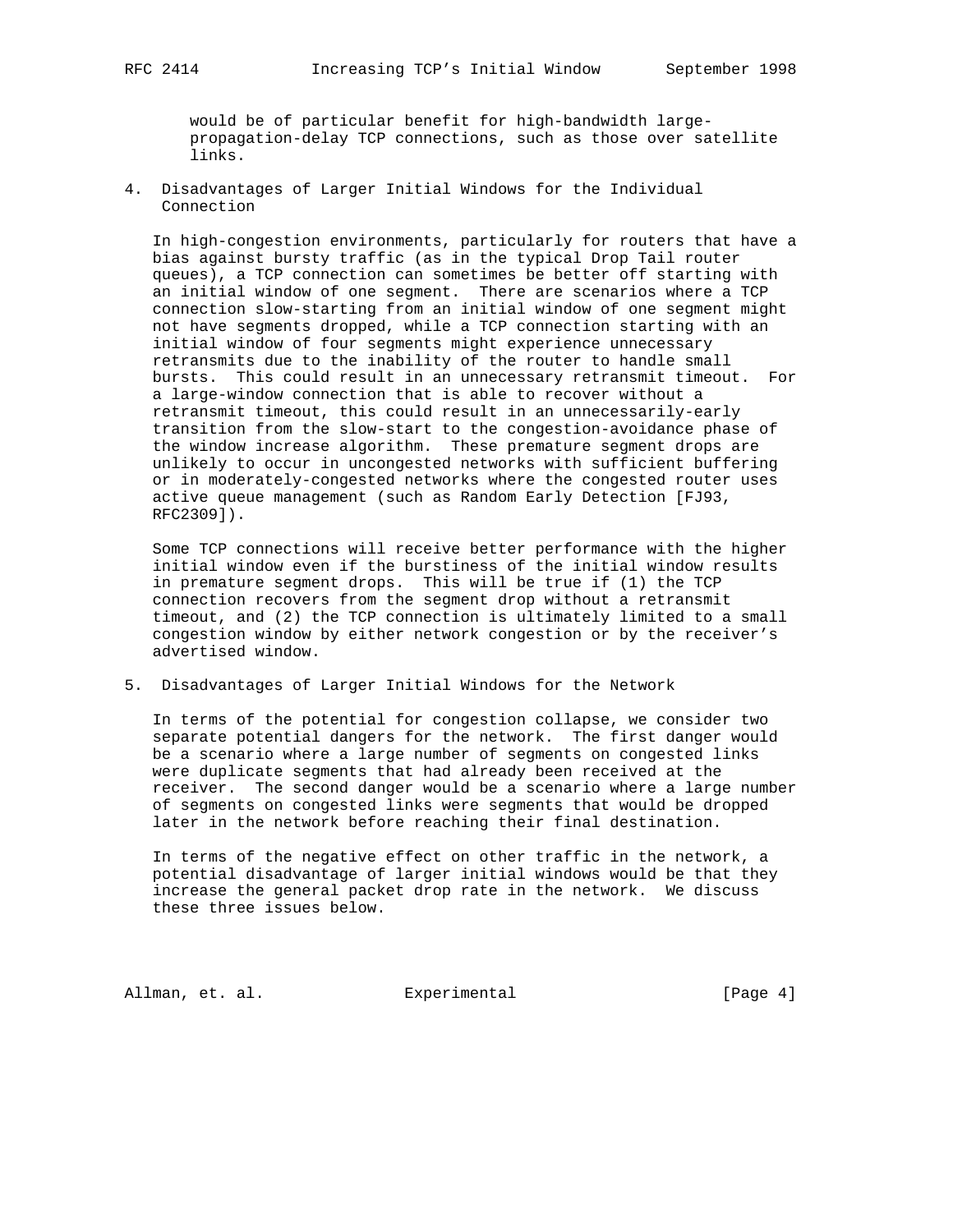Duplicate segments:

 As described in the previous section, the larger initial window could occasionally result in a segment dropped from the initial window, when that segment might not have been dropped if the sender had slow-started from an initial window of one segment. However, Appendix A shows that even in this case, the larger initial window would not result in the transmission of a large number of duplicate segments.

Segments dropped later in the network:

 How much would the larger initial window for TCP increase the number of segments on congested links that would be dropped before reaching their final destination? This is a problem that can only occur for connections with multiple congested links, where some segments might use scarce bandwidth on the first congested link along the path, only to be dropped later along the path.

 First, many of the TCP connections will have only one congested link along the path. Segments dropped from these connections do not "waste" scarce bandwidth, and do not contribute to congestion collapse.

 However, some network paths will have multiple congested links, and segments dropped from the initial window could use scarce bandwidth along the earlier congested links before ultimately being dropped on subsequent congested links. To the extent that the drop rate is independent of the initial window used by TCP segments, the problem of congested links carrying segments that will be dropped before reaching their destination will be similar for TCP connections that start by sending four segments or one segment.

An increased packet drop rate:

 For a network with a high segment drop rate, increasing the TCP initial window could increase the segment drop rate even further. This is in part because routers with Drop Tail queue management have difficulties with bursty traffic in times of congestion. However, given uncorrelated arrivals for TCP connections, the larger TCP initial window should not significantly increase the segment drop rate. Simulation-based explorations of these issues are discussed in Section 7.2.

Allman, et. al. Experimental [Page 5]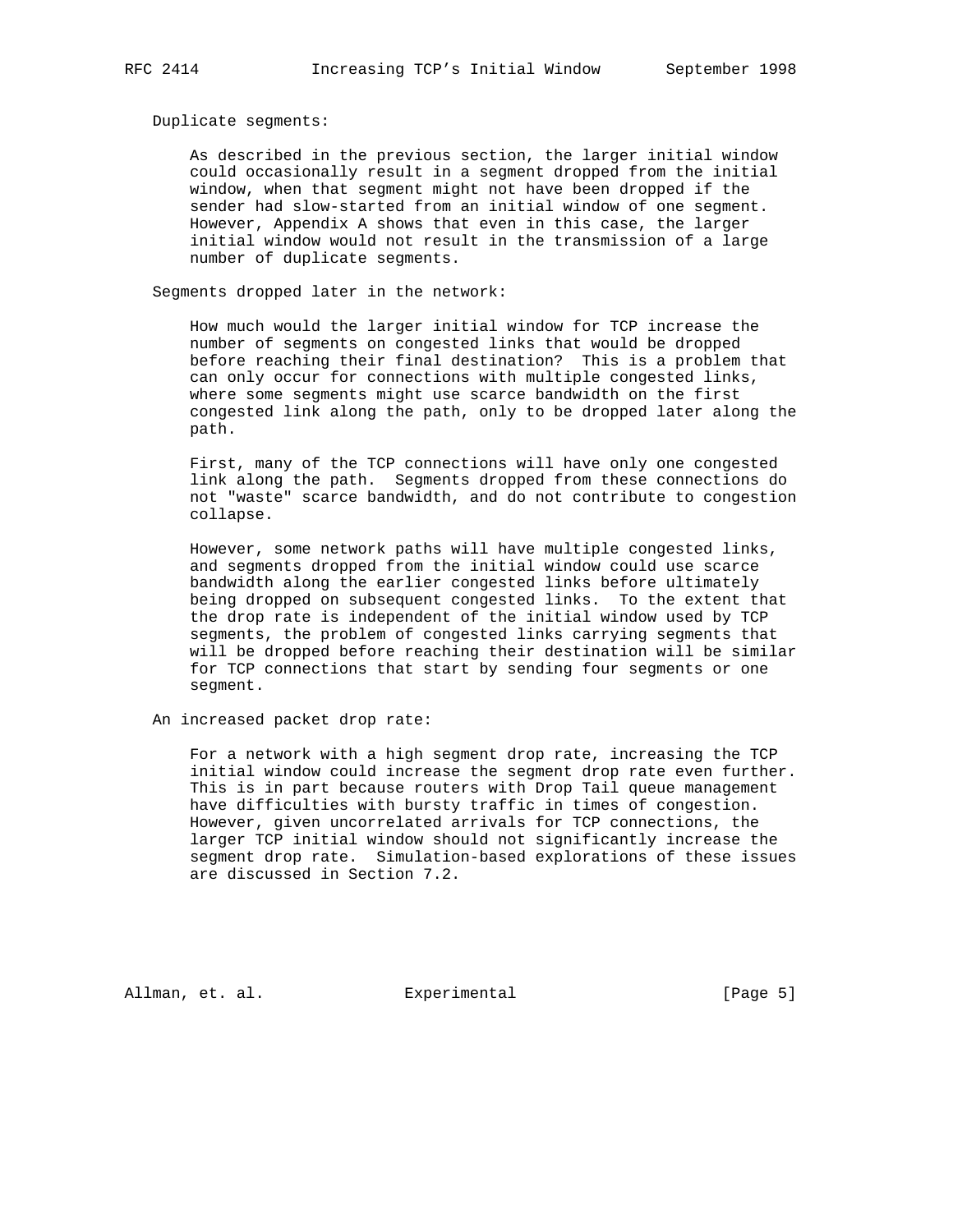These potential dangers for the network are explored in simulations and experiments described in the section below. Our judgement would be, while there are dangers of congestion collapse in the current Internet (see [FF98] for a discussion of the dangers of congestion collapse from an increased deployment of UDP connections without end-to-end congestion control), there is no such danger to the network from increasing the TCP initial window to 4K bytes.

6. Typical Levels of Burstiness for TCP Traffic.

 Larger TCP initial windows would not dramatically increase the burstiness of TCP traffic in the Internet today, because such traffic is already fairly bursty. Bursts of two and three segments are already typical of TCP [Flo97]; A delayed ACK (covering two previously unacknowledged segments) received during congestion avoidance causes the congestion window to slide and two segments to be sent. The same delayed ACK received during slow start causes the window to slide by two segments and then be incremented by one segment, resulting in a three-segment burst. While not necessarily typical, bursts of four and five segments for TCP are not rare. Assuming delayed ACKs, a single dropped ACK causes the subsequent ACK to cover four previously unacknowledged segments. During congestion avoidance this leads to a four-segment burst and during slow start a five-segment burst is generated.

 There are also changes in progress that reduce the performance problems posed by moderate traffic bursts. One such change is the deployment of higher-speed links in some parts of the network, where a burst of 4K bytes can represent a small quantity of data. A second change, for routers with sufficient buffering, is the deployment of queue management mechanisms such as RED, which is designed to be tolerant of transient traffic bursts.

- 7. Simulations and Experimental Results
- 7.1 Studies of TCP Connections using that Larger Initial Window

 This section surveys simulations and experiments that have been used to explore the effect of larger initial windows on the TCP connection using that larger window. The first set of experiments explores performance over satellite links. Larger initial windows have been shown to improve performance of TCP connections over satellite channels [All97b]. In this study, an initial window of four segments (512 byte MSS) resulted in throughput improvements of up to 30% (depending upon transfer size). [KAGT98] shows that the use of larger initial windows results in a decrease in transfer time in HTTP tests over the ACTS satellite system. A study involving simulations

Allman, et. al. Experimental [Page 6]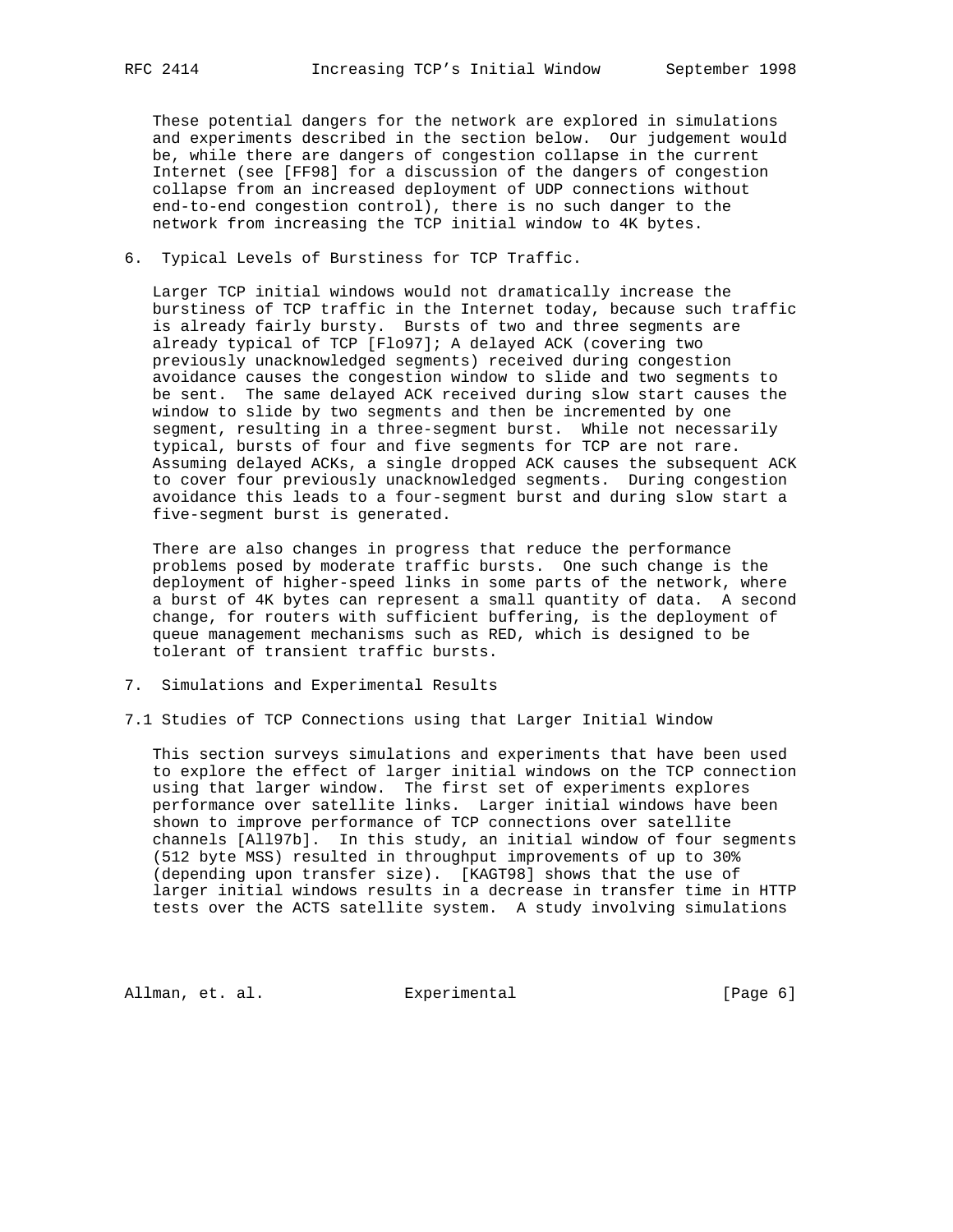of a large number of HTTP transactions over hybrid fiber coax (HFC) indicates that the use of larger initial windows decreases the time required to load WWW pages [Nic97].

 A second set of experiments has explored TCP performance over dialup modem links. In experiments over a 28.8 bps dialup channel [All97a, AHO98], a four-segment initial window decreased the transfer time of a 16KB file by roughly 10%, with no accompanying increase in the drop rate. A particular area of concern has been TCP performance over low speed tail circuits (e.g., dialup modem links) with routers with small buffers. A simulation study [SP97] investigated the effects of using a larger initial window on a host connected by a slow modem link and a router with a 3 packet buffer. The study concluded that for the scenario investigated, the use of larger initial windows was not harmful to TCP performance. Questions have been raised concerning the effects of larger initial windows on the transfer time for short transfers in this environment, but these effects have not been quantified. A question has also been raised concerning the possible effect on existing TCP connections sharing the link.

### 7.2 Studies of Networks using Larger Initial Windows

 This section surveys simulations and experiments investigating the impact of the larger window on other TCP connections sharing the path. Experiments in [All97a, AHO98] show that for 16 KB transfers to 100 Internet hosts, four-segment initial windows resulted in a small increase in the drop rate of 0.04 segments/transfer. While the drop rate increased slightly, the transfer time was reduced by roughly 25% for transfers using the four-segment (512 byte MSS) initial window when compared to an initial window of one segment.

 One scenario of concern is heavily loaded links. For instance, a couple of years ago, one of the trans-Atlantic links was so heavily loaded that the correct congestion window size for a connection was about one segment. In this environment, new connections using larger initial windows would be starting with windows that were four times too big. What would the effects be? Do connections thrash?

 A simulation study in [PN98] explores the impact of a larger initial window on competing network traffic. In this investigation, HTTP and FTP flows share a single congested gateway (where the number of HTTP and FTP flows varies from one simulation set to another). For each simulation set, the paper examines aggregate link utilization and packet drop rates, median web page delay, and network power for the FTP transfers. The larger initial window generally resulted in increased throughput, slightly-increased packet drop rates, and an increase in overall network power. With the exception of one scenario, the larger initial window resulted in an increase in the

Allman, et. al. **Experimental** Experimental [Page 7]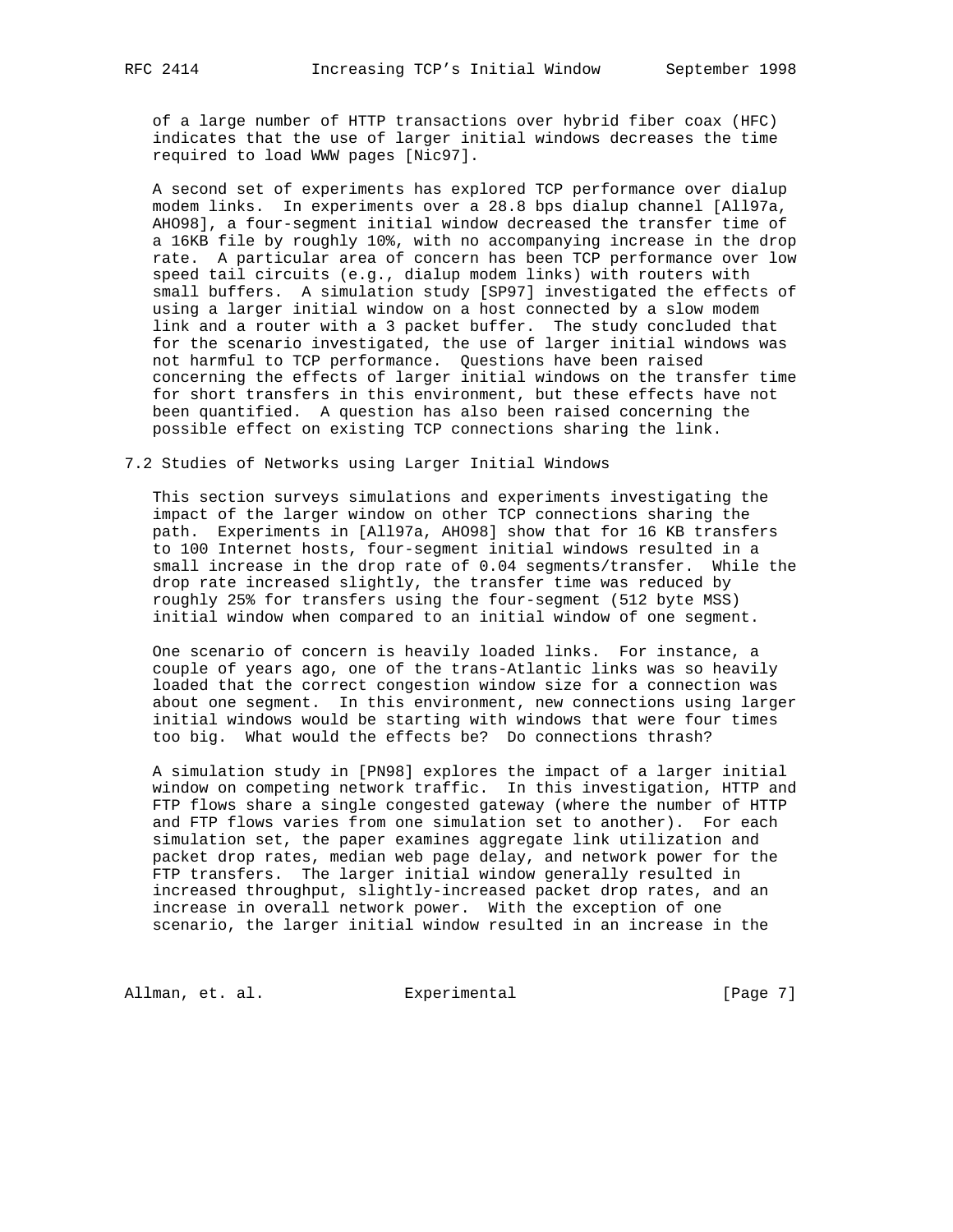drop rate of less than 1% above the loss rate experienced when using a one-segment initial window; in this scenario, the drop rate increased from 3.5% with one-segment initial windows, to 4.5% with four-segment initial windows. The overall conclusions were that increasing the TCP initial window to three packets (or 4380 bytes) helps to improve perceived performance.

 Morris [Mor97] investigated larger initial windows in a very congested network with transfers of size 20K. The loss rate in networks where all TCP connections use an initial window of four segments is shown to be 1-2% greater than in a network where all connections use an initial window of one segment. This relationship held in scenarios where the loss rates with one-segment initial windows ranged from 1% to 11%. In addition, in networks where connections used an initial window of four segments, TCP connections spent more time waiting for the retransmit timer (RTO) to expire to resend a segment than was spent when using an initial window of one segment. The time spent waiting for the RTO timer to expire represents idle time when no useful work was being accomplished for that connection. These results show that in a very congested environment, where each connection's share of the bottleneck bandwidth is close to one segment, using a larger initial window can cause a perceptible increase in both loss rates and retransmit timeouts.

8. Security Considerations

 This document discusses the initial congestion window permitted for TCP connections. Changing this value does not raise any known new security issues with TCP.

9. Conclusion

 This document proposes a small change to TCP that may be beneficial to short-lived TCP connections and those over links with long RTTs (saving several RTTs during the initial slow-start phase).

10. Acknowledgments

 We would like to acknowledge Vern Paxson, Tim Shepard, members of the End-to-End-Interest Mailing List, and members of the IETF TCP Implementation Working Group for continuing discussions of these issues for discussions and feedback on this document.

Allman, et. al. Experimental [Page 8]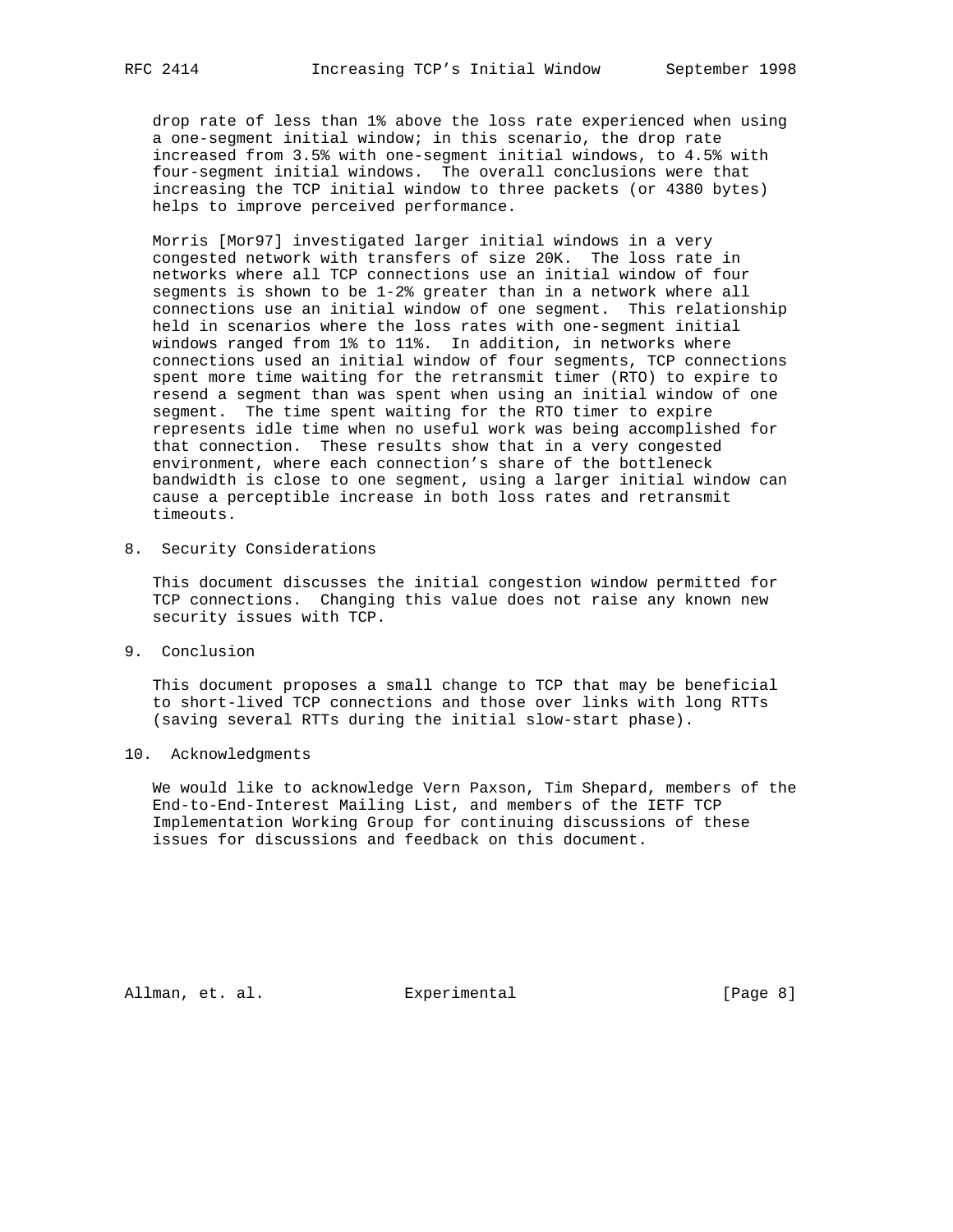## 11. References

- [All97a] Mark Allman. An Evaluation of TCP with Larger Initial Windows. 40th IETF Meeting -- TCP Implementations WG. December, 1997. Washington, DC.
- [AHO98] Mark Allman, Chris Hayes, and Shawn Ostermann, An Evaluation of TCP with Larger Initial Windows, March 1998. Submitted to ACM Computer Communication Review. URL: "http://gigahertz.lerc.nasa.gov/˜mallman/papers/ initwin.ps".
- [All97b] Mark Allman. Improving TCP Performance Over Satellite Channels. Master's thesis, Ohio University, June 1997.
- [BLFN96] Berners-Lee, T., Fielding, R., and H. Nielsen, "Hypertext Transfer Protocol -- HTTP/1.0", RFC 1945, May 1996.
- [Bra89] Braden, R., "Requirements for Internet Hosts --Communication Layers", STD 3, RFC 1122, October 1989.
- [FF96] Fall, K., and Floyd, S., Simulation-based Comparisons of Tahoe, Reno, and SACK TCP. Computer Communication Review, 26(3), July 1996.
- [FF98] Sally Floyd, Kevin Fall. Promoting the Use of End-to-End Congestion Control in the Internet. Submitted to IEEE Transactions on Networking. URL "http://www nrg.ee.lbl.gov/floyd/end2end-paper.html".
- [FJGFBL97] Fielding, R., Mogul, J., Gettys, J., Frystyk, H., and T. Berners-Lee, "Hypertext Transfer Protocol -- HTTP/1.1", RFC 2068, January 1997.
- [FJ93] Floyd, S., and Jacobson, V., Random Early Detection gateways for Congestion Avoidance. IEEE/ACM Transactions on Networking, V.1 N.4, August 1993, p. 397-413.
- [Flo94] Floyd, S., TCP and Explicit Congestion Notification. Computer Communication Review, 24(5):10-23, October 1994.
- [Flo96] Floyd, S., Issues of TCP with SACK. Technical report, January 1996. Available from http://www nrg.ee.lbl.gov/floyd/.
- [Flo97] Floyd, S., Increasing TCP's Initial Window. Viewgraphs, 40th IETF Meeting - TCP Implementations WG. December, 1997. URL "ftp://ftp.ee.lbl.gov/talks/sf-tcp-ietf97.ps".

Allman, et. al. experimental allman, et. al.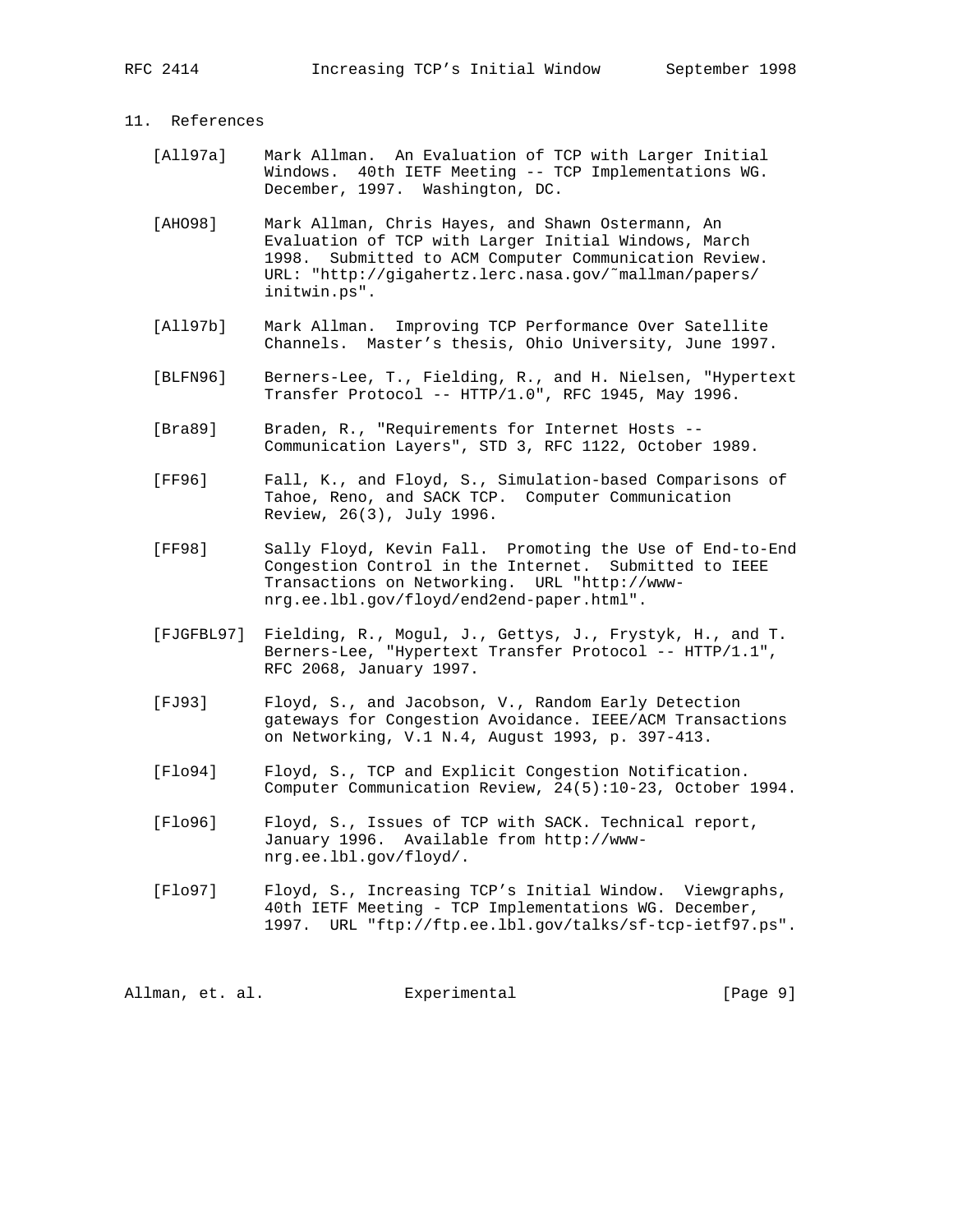- [KAGT98] Hans Kruse, Mark Allman, Jim Griner, Diepchi Tran. HTTP Page Transfer Rates Over Geo-Stationary Satellite Links. March 1998. Proceedings of the Sixth International Conference on Telecommunication Systems. URL "http://gigahertz.lerc.nasa.gov/˜mallman/papers/nash98.ps".
- [MD90] Mogul, J., and S. Deering, "Path MTU Discovery", RFC 1191, November 1990.
- [MMFR96] Mathis, M., Mahdavi, J., Floyd, S., and A. Romanow, "TCP Selective Acknowledgment Options", RFC 2018, October 1996.
- [Mor97] Robert Morris. Private communication, 1997. Cited for acknowledgement purposes only.
- [Nic97] Kathleen Nichols. Improving Network Simulation with Feedback. Com21, Inc. Technical Report. Available from http://www.com21.com/pages/papers/068.pdf.
- [PN98] Poduri, K., and K. Nichols, "Simulation Studies of Increased Initial TCP Window Size", RFC 2415, September 1998.
- [Pos82] Postel, J., "Simple Mail Transfer Protocol", STD 10, RFC 821, August 1982.
- [RF97] Ramakrishnan, K., and S. Floyd, "A Proposal to Add Explicit Congestion Notification (ECN) to IPv6 and to TCP", Work in Progress.
- [RFC2119] Bradner, S., "Key words for use in RFCs to Indicate Requirement Levels", BCP 14, RFC 2119, March 1997.
- [RFC2309] Braden, B., Clark, D., Crowcroft, J., Davie, B., Deering, S., Estrin, D., Floyd, S., Jacobson, V., Minshall, G., Partridge, C., Peterson, L., Ramakrishnan, K., Shenker, S., Wroclawski, J., and L. Zhang, "Recommendations on Queue Management and Congestion Avoidance in the Internet", RFC 2309, April 1998.
- [S97] Stevens, W., "TCP Slow Start, Congestion Avoidance, Fast Retransmit, and Fast Recovery Algorithms", RFC 2001, January 1997.
- [SP97] Shepard, T., and C. Partridge, "When TCP Starts Up With Four Packets Into Only Three Buffers", RFC 2416, September 1998.

Allman, et. al. Experimental [Page 10]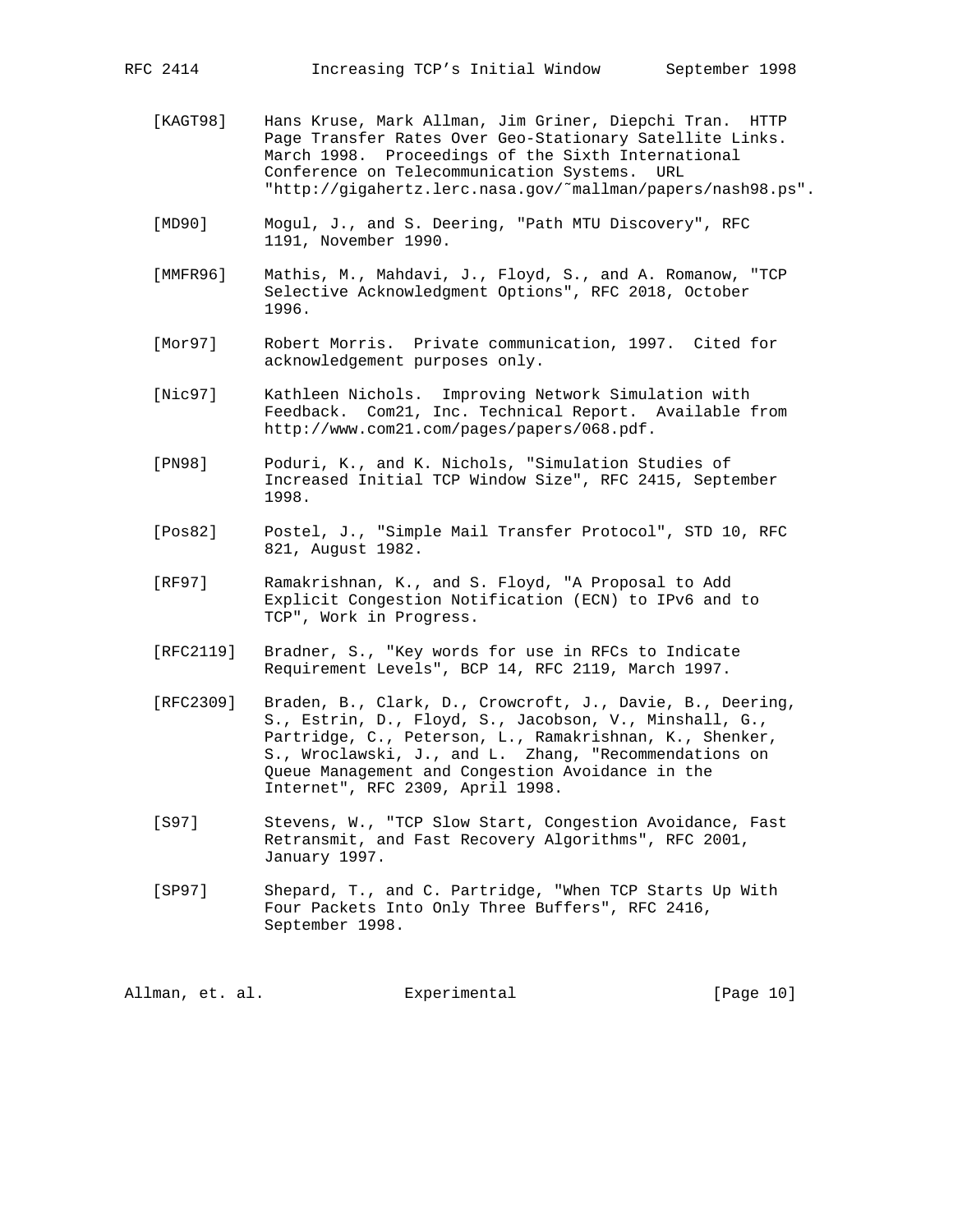12. Author's Addresses

 Mark Allman NASA Lewis Research Center/Sterling Software 21000 Brookpark Road MS 54-2 Cleveland, OH 44135

 EMail: mallman@lerc.nasa.gov http://gigahertz.lerc.nasa.gov/˜mallman/

 Sally Floyd Lawrence Berkeley National Laboratory One Cyclotron Road Berkeley, CA 94720

EMail: floyd@ee.lbl.gov

 Craig Partridge BBN Technologies 10 Moulton Street Cambridge, MA 02138

EMail: craig@bbn.com

Allman, et. al. Experimental [Page 11]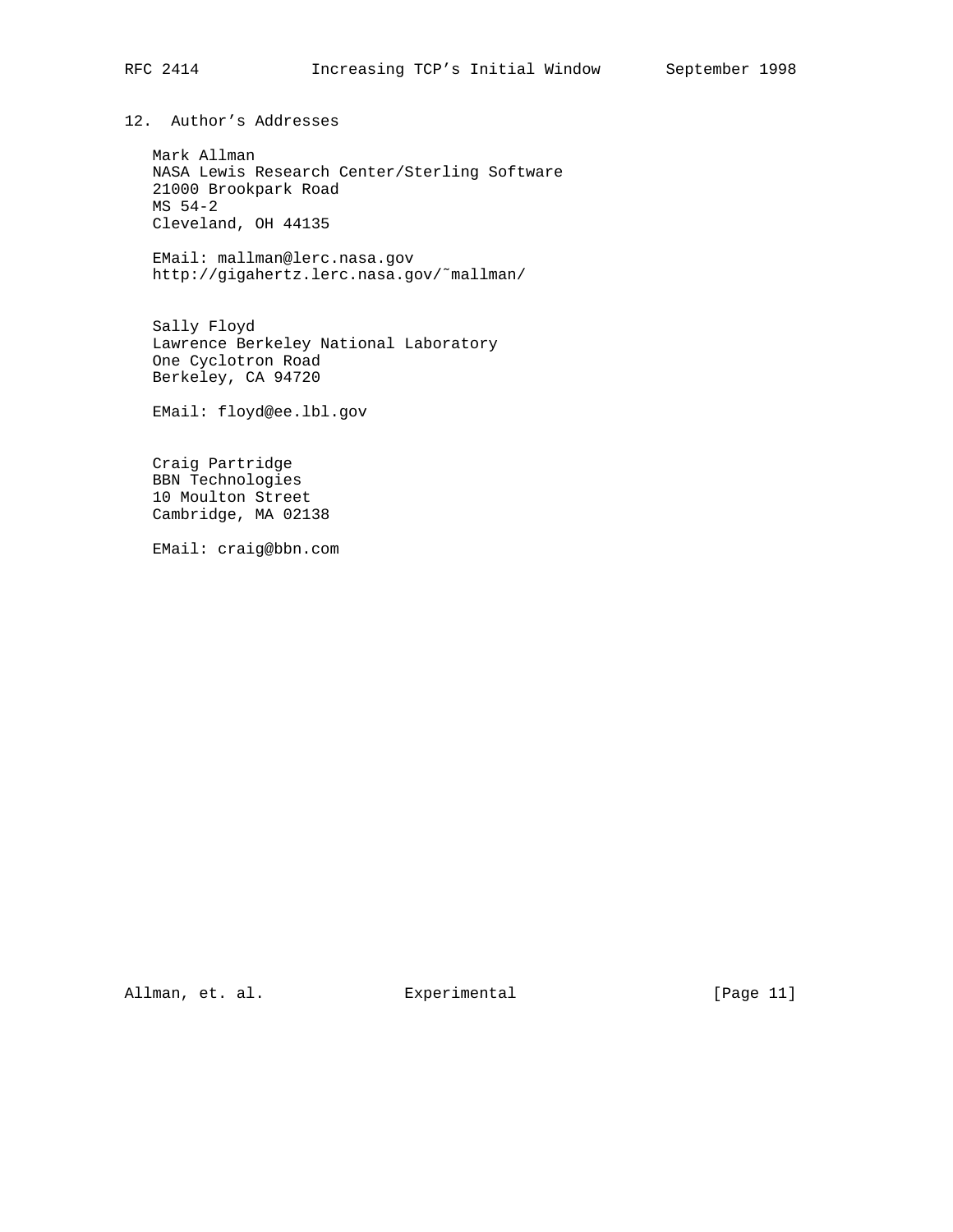#### 13. Appendix - Duplicate Segments

 In the current environment (without Explicit Congestion Notification [Flo94] [RF97]), all TCPs use segment drops as indications from the network about the limits of available bandwidth. We argue here that the change to a larger initial window should not result in the sender retransmitting a large number of duplicate segments that have already been received at the receiver.

 If one segment is dropped from the initial window, there are three different ways for TCP to recover: (1) Slow-starting from a window of one segment, as is done after a retransmit timeout, or after Fast Retransmit in Tahoe TCP; (2) Fast Recovery without selective acknowledgments (SACK), as is done after three duplicate ACKs in Reno TCP; and (3) Fast Recovery with SACK, for TCP where both the sender and the receiver support the SACK option [MMFR96]. In all three cases, if a single segment is dropped from the initial window, no duplicate segments (i.e., segments that have already been received at the receiver) are transmitted. Note that for a TCP sending four 512-byte segments in the initial window, a single segment drop will not require a retransmit timeout, but can be recovered from using the Fast Retransmit algorithm (unless the retransmit timer expires prematurely). In addition, a single segment dropped from an initial window of three segments might be repaired using the fast retransmit algorithm, depending on which segment is dropped and whether or not delayed ACKs are used. For example, dropping the first segment of a three segment initial window will always require waiting for a timeout. However, dropping the third segment will always allow recovery via the fast retransmit algorithm, as long as no ACKs are lost.

 Next we consider scenarios where the initial window contains two to four segments, and at least two of those segments are dropped. If all segments in the initial window are dropped, then clearly no duplicate segments are retransmitted, as the receiver has not yet received any segments. (It is still a possibility that these dropped segments used scarce bandwidth on the way to their drop point; this issue was discussed in Section 5.)

 When two segments are dropped from an initial window of three segments, the sender will only send a duplicate segment if the first two of the three segments were dropped, and the sender does not receive a packet with the SACK option acknowledging the third segment.

 When two segments are dropped from an initial window of four segments, an examination of the six possible scenarios (which we don't go through here) shows that, depending on the position of the

Allman, et. al. **Experimental** [Page 12]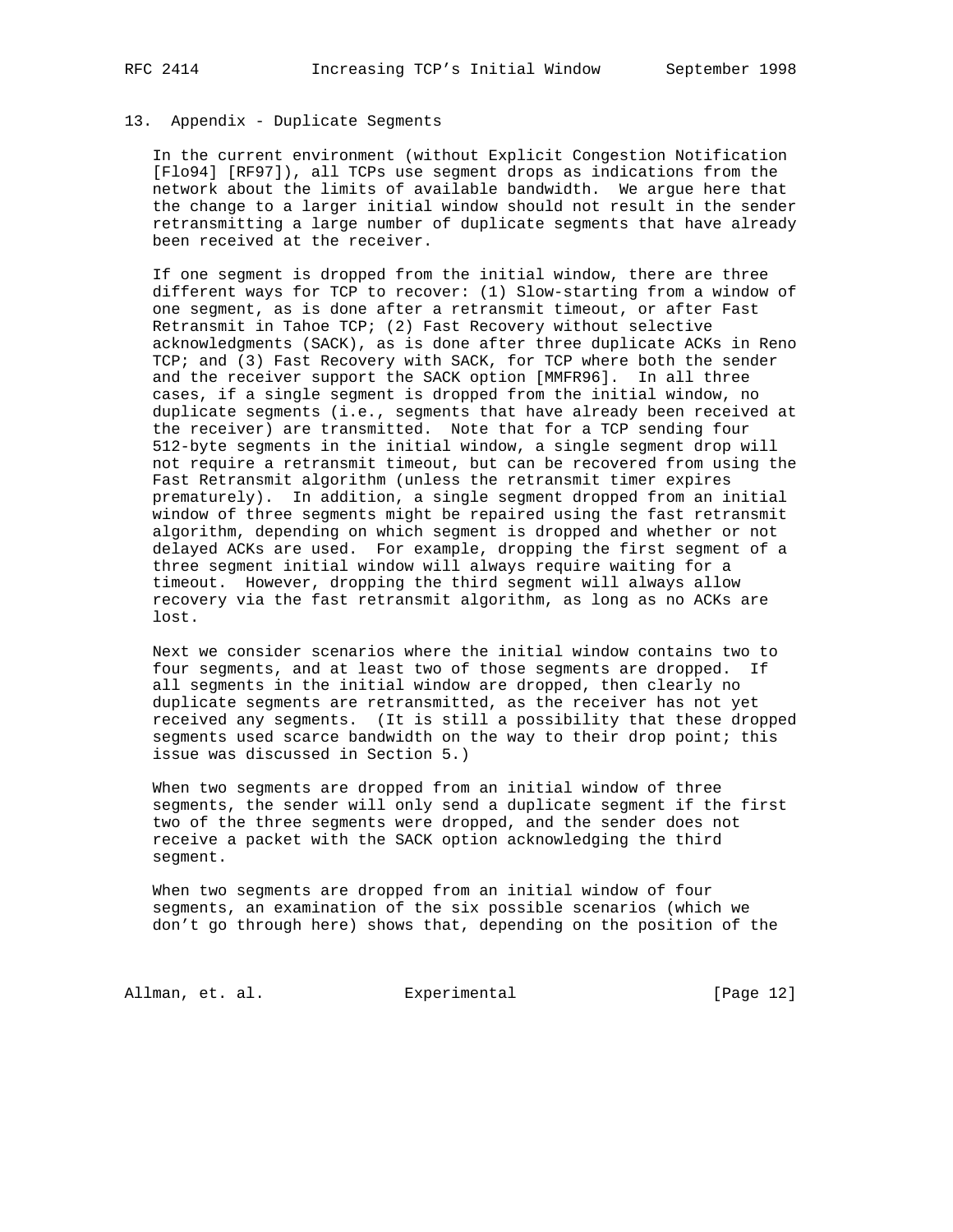dropped packets, in the absence of SACK the sender might send one duplicate segment. There are no scenarios in which the sender sends two duplicate segments.

 When three segments are dropped from an initial window of four segments, then, in the absence of SACK, it is possible that one duplicate segment will be sent, depending on the position of the dropped segments.

 The summary is that in the absence of SACK, there are some scenarios with multiple segment drops from the initial window where one duplicate segment will be transmitted. There are no scenarios where more that one duplicate segment will be transmitted. Our conclusion is that the number of duplicate segments transmitted as a result of a larger initial window should be small.